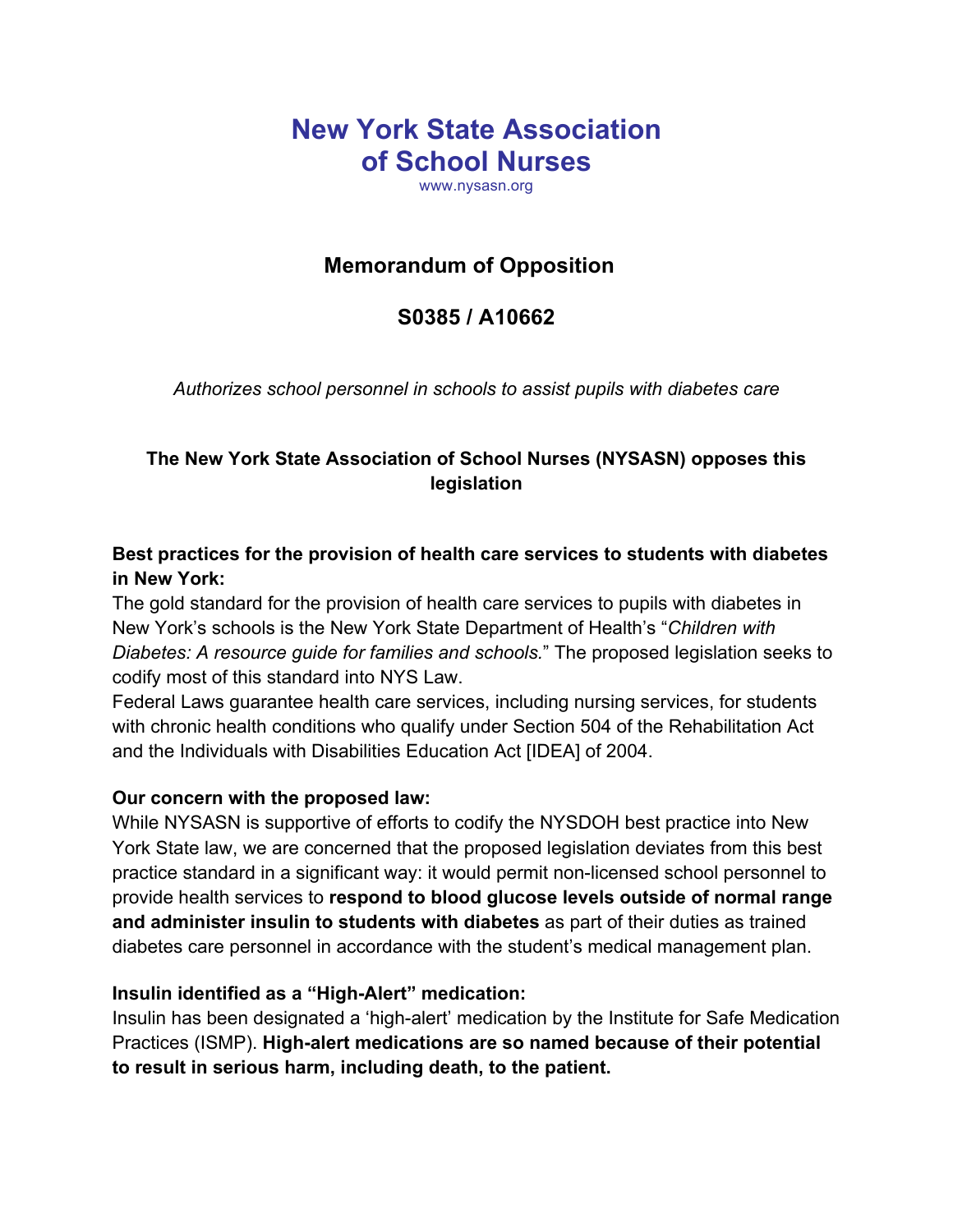According to the American Society of Health-System Pharmacists, insulin "is constantly implicated in causing the most preventable patient harm in hospitals through reporting systems maintained by the US Pharmacopeia and Institute for Safe Medication Practices."

To guard against the potentially deadly effects of an insulin error, hospitals and other healthcare institutions have specialized procedures in place to mitigate and respond to errors with high-alert drugs.

#### **The proposed legislation will be a major shift in New York State healthcare policy:**

It has been argued that a precedent for the proposed legislation exists in New York law. Under New York Public Health law, non-licensed caretakers in daycare settings are permitted to provide diabetes care - including the administration of insulin - to children under their custodial care.

NYSASN provides the following counterargument: In New York, school health services exist as a legally authorized clinical micro-system within the broader education macrosystem. The professional health services provided to students in New York's schools are authorized by and explicitly defined under Article 19 of the NYS Education Law. This legal authorization to practice a health profession in New York schools is required under New York's Corporate Practice of the Professions doctrine. This doctrine exists in order "to guarantee that licensed professionals provide professional services to the public without undue influence from other professionals or from unlicensed persons who are not subject to the professional responsibility requirements prescribed in Education Law."

The proposed legislation would establish a new precedent that we believe poses a downstream threat to the safety of *all* students with chronic medical conditions in New York State. If passed, trained, non-licensed staff would be permitted to provide clinical services including the administration of high-alert medications, to students in New York's schools.

#### **NYSED's responsibility to balance the public safety interest with the public protection interest:**

NYSASN believes that public policy changes affecting the provision of healthcare in the school setting should occur only after careful consideration of the safety factors involved and a careful balancing of the public safety interest with the public protection interest. The New York State Education Department's Office of the Professions is charged with protecting the public through regulation of the professions. NYSED recognizes that there is a public protection interest in having persons trained to administer certain emergency medications by injectable route - such as epinephrine and glucagon - and generally confirms the practice of training unlicensed individuals to administer medications **only in certain emergency circumstances**.